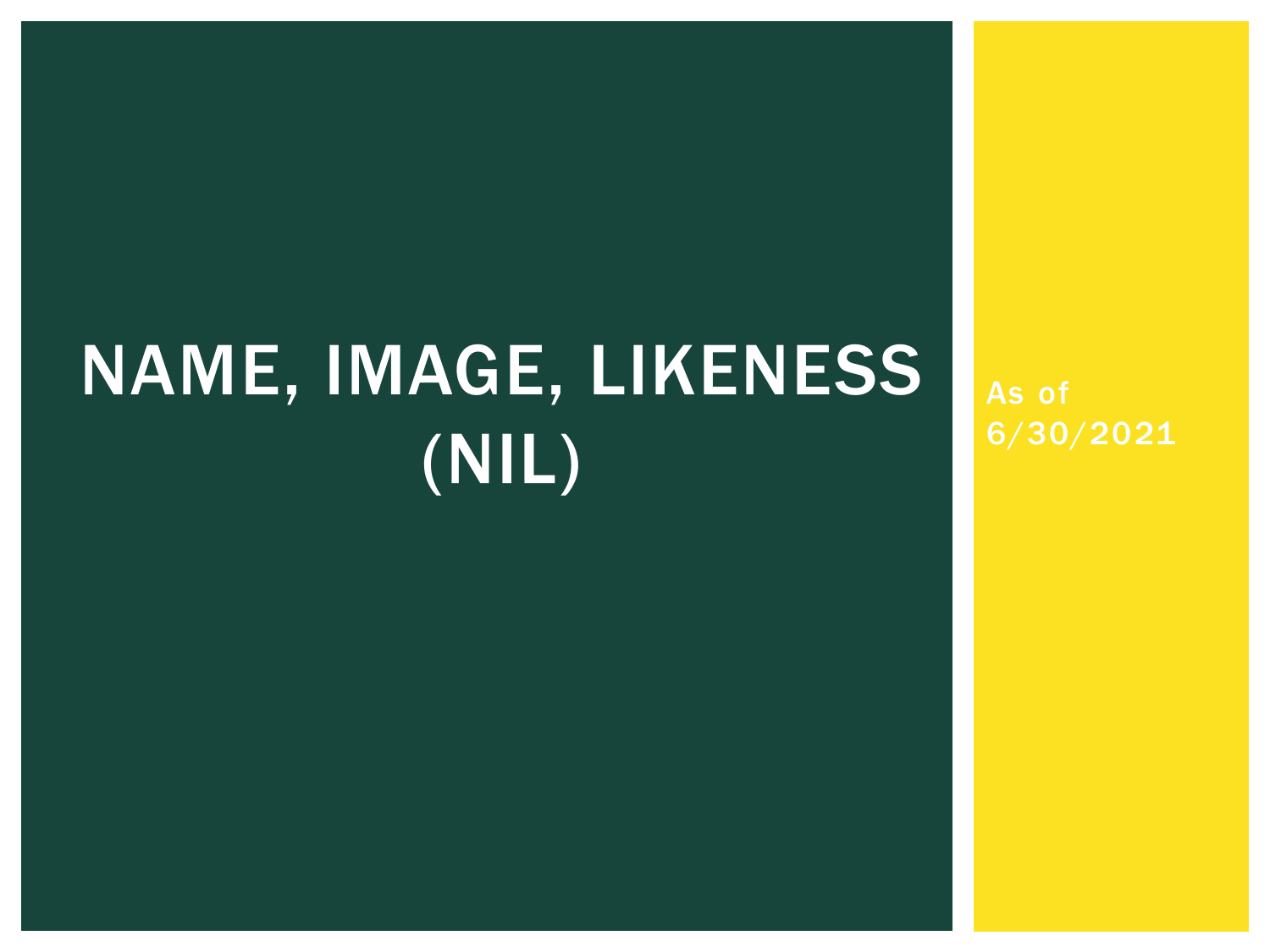#### BACKGROUND AND CONTINUED SUPPORT

- The University of Oregon Athletic Department has always placed a high value and advocacy on the student-athlete experience.
- We continue to use the student assistance fund (SAF) to provide graduate school testing and application fees reimbursement, Ducks Go Pro reimbursement opportunities, computer awards for high academic achievements, clothing and travel allowances to Pell Grant eligible SAs and more.
- At the earliest permissible opportunity, we:
	- **Increased stipends to include the max cost-of-attendance** allowance
	- Added meals incidental to participation (brunch)
- We are supportive of NIL opportunities and want to help you in this space.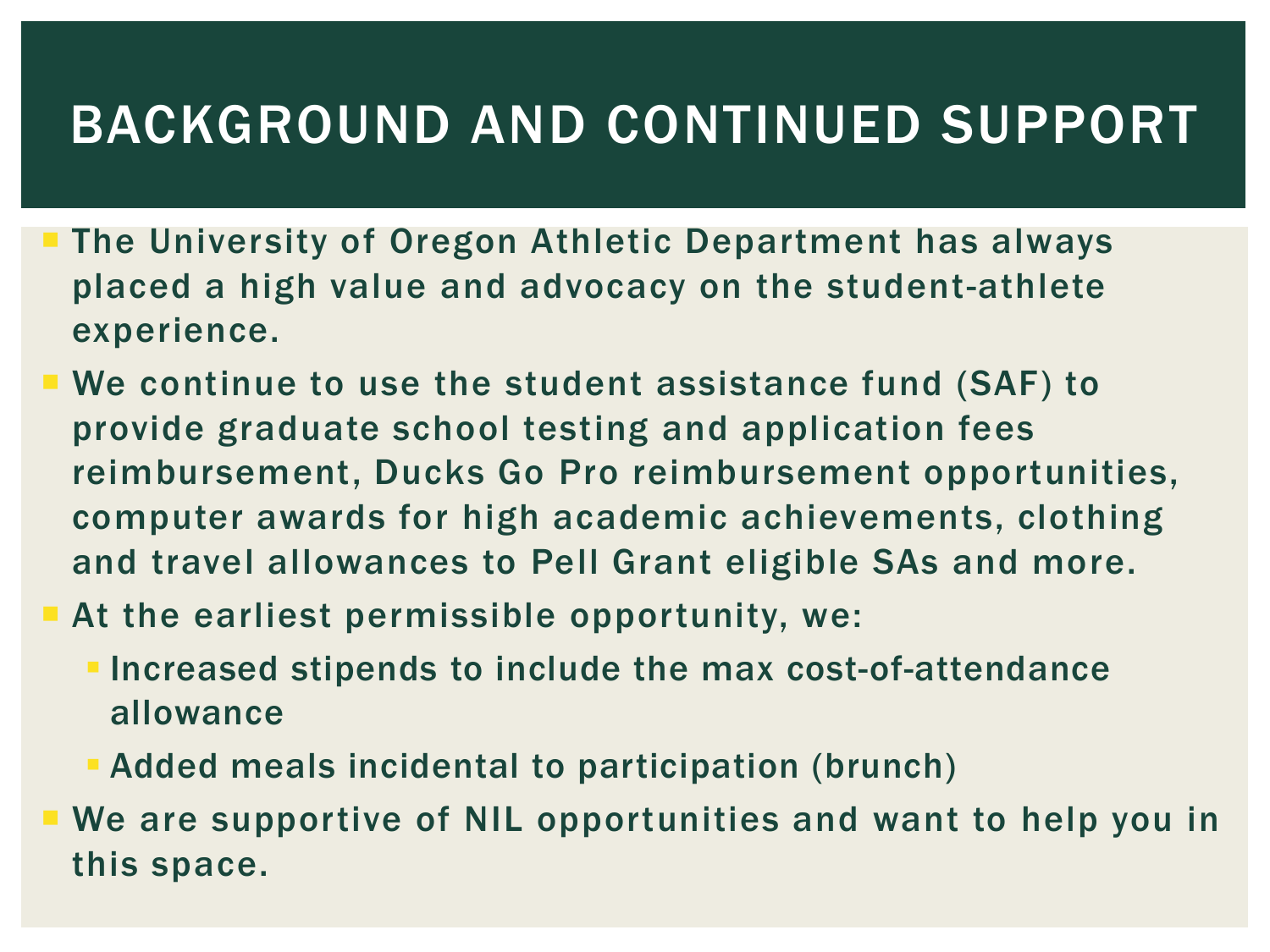#### TO HELP YOU…

We have extended and expanded our partnership with INFLCR

Student-Athlete Development is designing a plethora of education opportunities

We are partnering with Nike, Facebook, alumni, donors, campus experts, licensed companies, local businesses and many more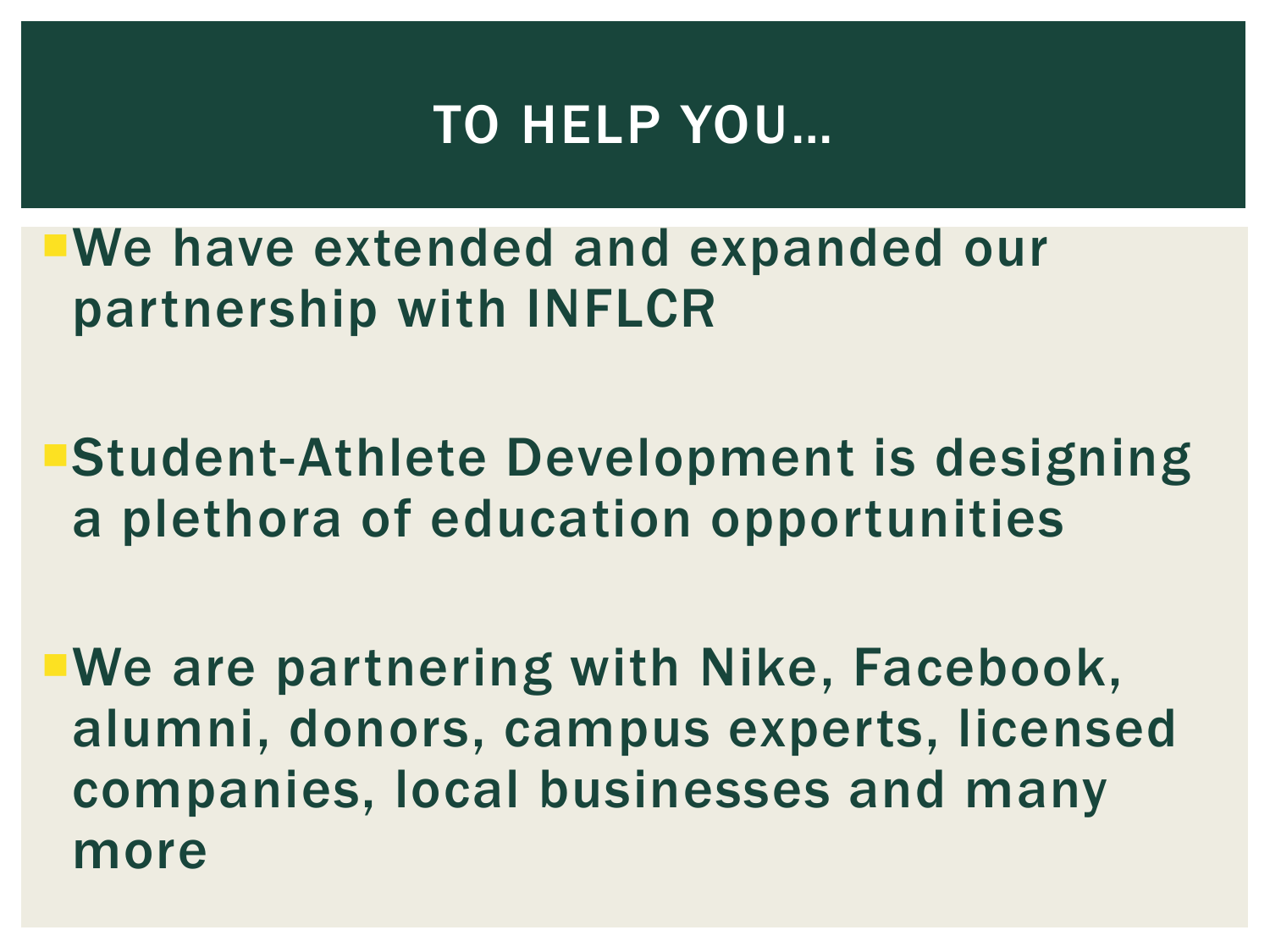#### HERE'S HOW YOU CAPITALIZE

"The reason most people fail is because they give up what they want most for what they want now." –Emmanuel Acho

- Understand your values and what you want your brand to be
- Attend educational opportunities
- Watch the short videos available in the Storyteller Playbook portion of the INFLCR app
- **Research the companies that approach to you make** sure they align with what you want your long-term brand to be
- **Tell us what education you want or need**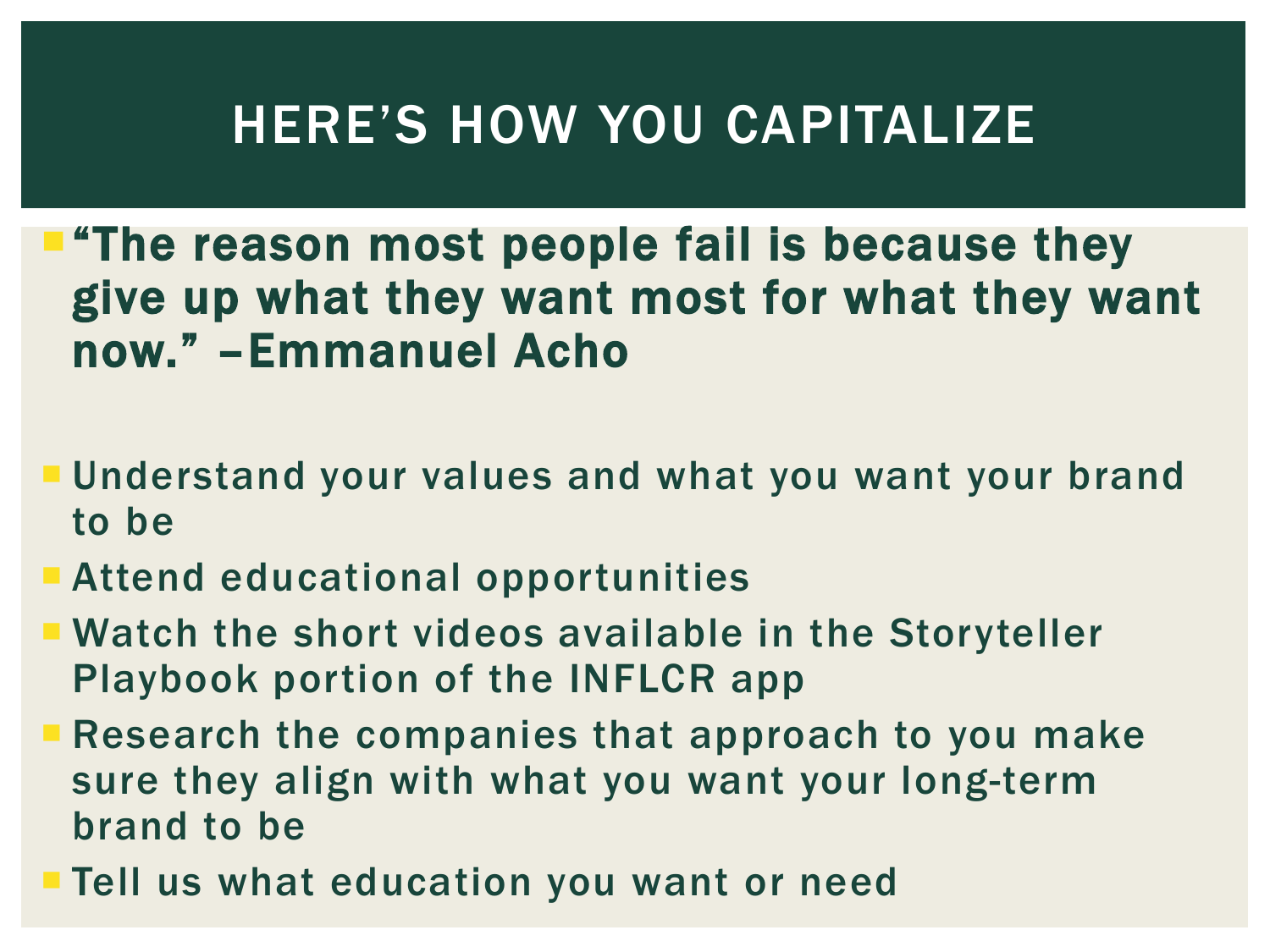### NCAA INTERIM NIL POLICY

- NCAA Bylaws, including prohibitions on pay-for-play and improper recruiting inducements, remain in effect.
- For institutions in states with NIL laws (Oregon Senate Bill 5) or executive actions with the force of law in effect, if an individual or member institution elects to engage in an NIL activity that is protected by law or executive order, the individual's eligibility for and/or the membership institution's full participation in NCAA athletics will not be impacted by application of NCAA Bylaws unless the state law is invalidated or rendered unenforceable by operation of law.
- **Use of a professional services provider is also permissible for NIL** activities, except as otherwise provided by a state law or executive action with the force of law that has not been invalidated or rendered unenforceable by operation of law.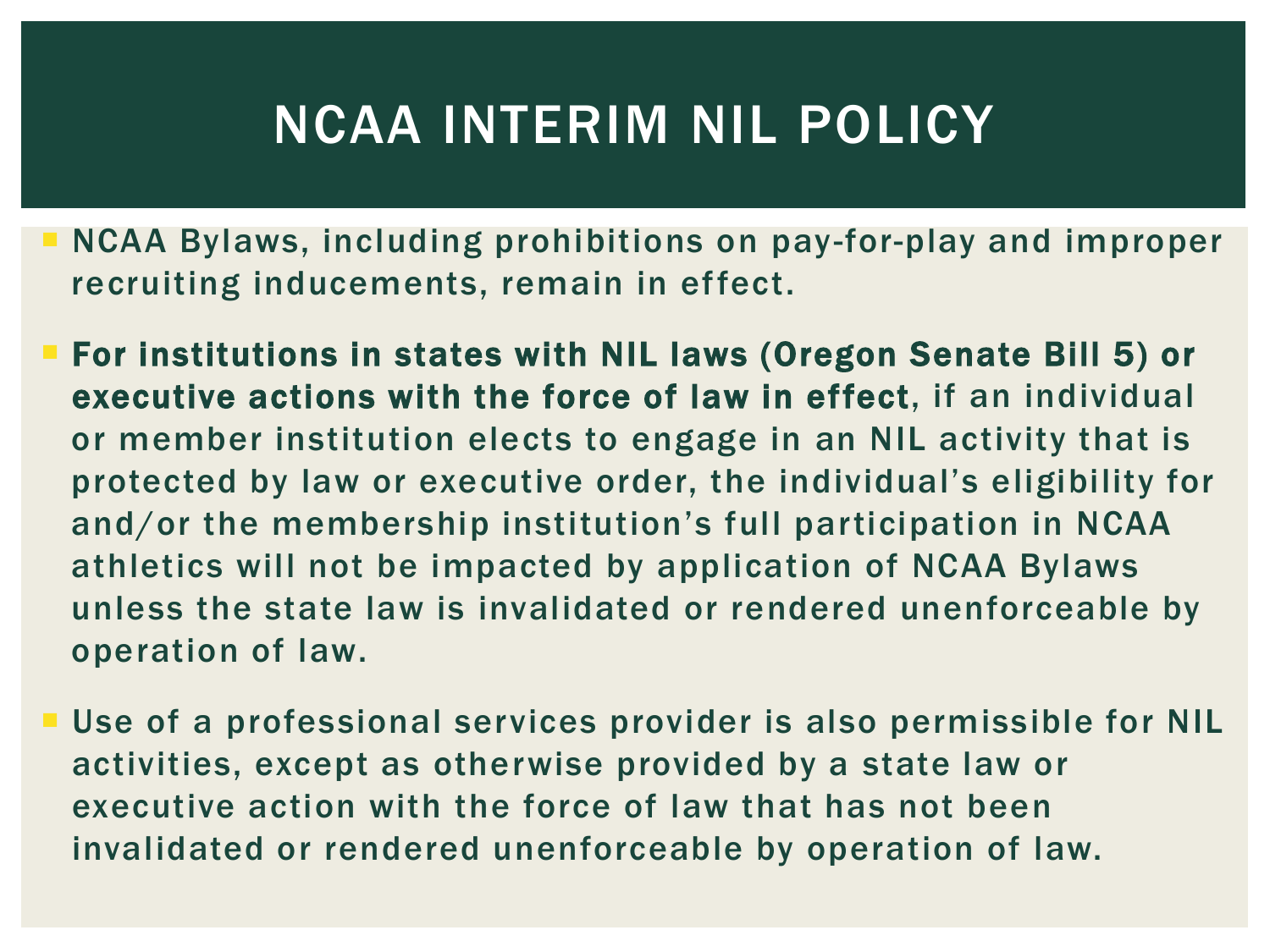#### BASED ON OREGON SENATE BILL 5 STUDENT-ATHLETES MAY:

- Earn compensation for use of their name, image, and likeness
- Retain professional representation (e.g., an attorney) or an athlete agent for NIL-purposes only, and the person must be licensed in the state of Oregon and, for an attorney representative, a member in good standing of the Oregon Bar
- Outside of official team activities, earn NIL compensation even if the NIL compensation contract conflicts with team rules or the terms of a contract between the University of Oregon and a third party
- During official team activities, use products of or from a NIL compensation provider that do not conflict with team rules or the terms of a contract between the University of Oregon and a third party
- **Use University facilities for NIL activities in accordance with** state law and University policies for scheduling, renting or using such facilities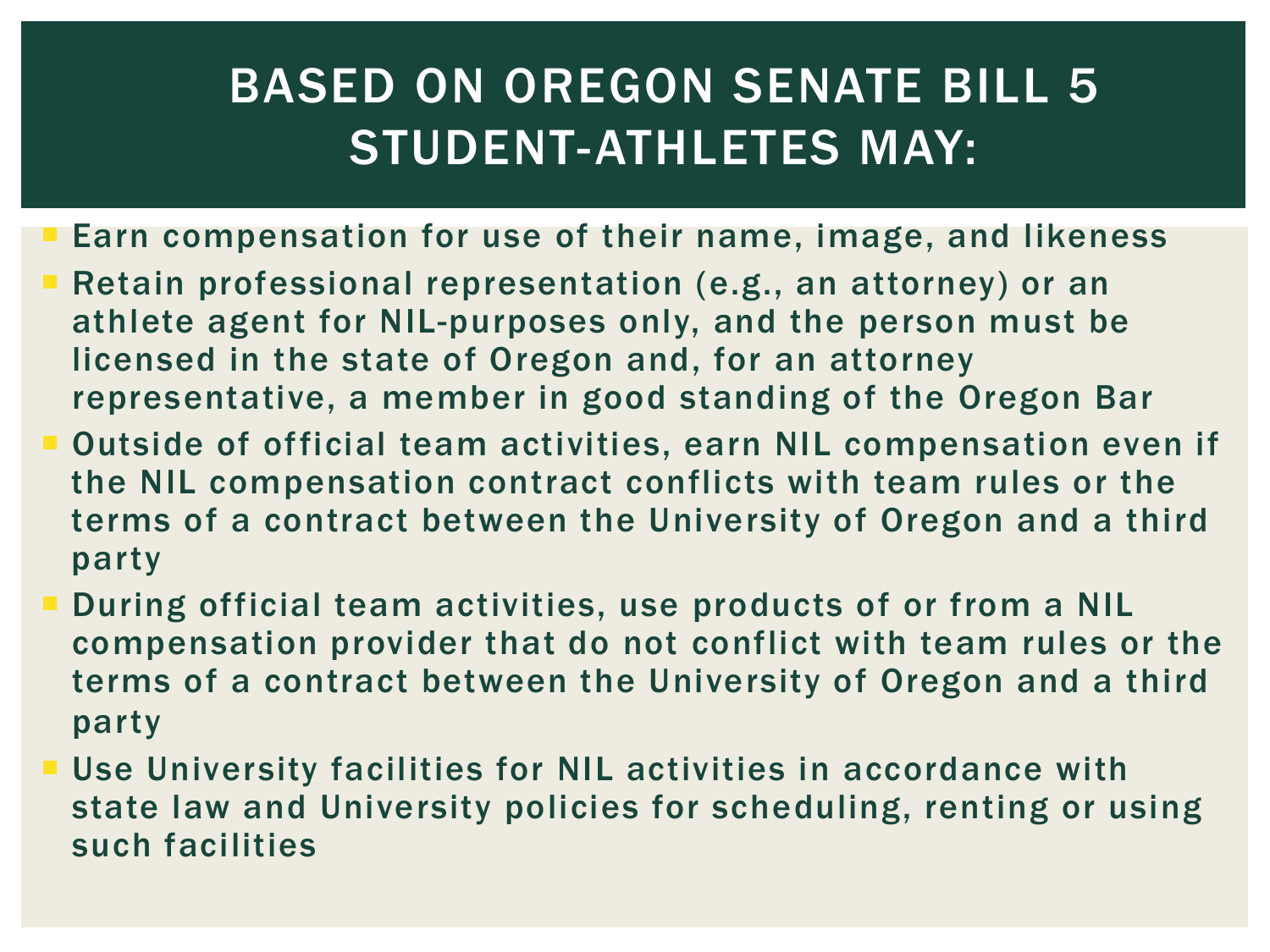#### BASED ON OREGON SENATE BILL 5 STUDENT-ATHLETES MAY NOT:

- Receive compensation for use of the NIL from an Oregon post-secondary institution of education (e.g., University of Oregon) or an athletic association (e.g., NCAA), conference (e.g., Pac-12), or organization with authority over intercollegiate sports
- During official team activities, earn NIL compensation or engage in NIL activity
- During official team activities, use products of or from a NIL compensation provider that conflict with team rules or the terms of a contract between the University of Oregon and a third party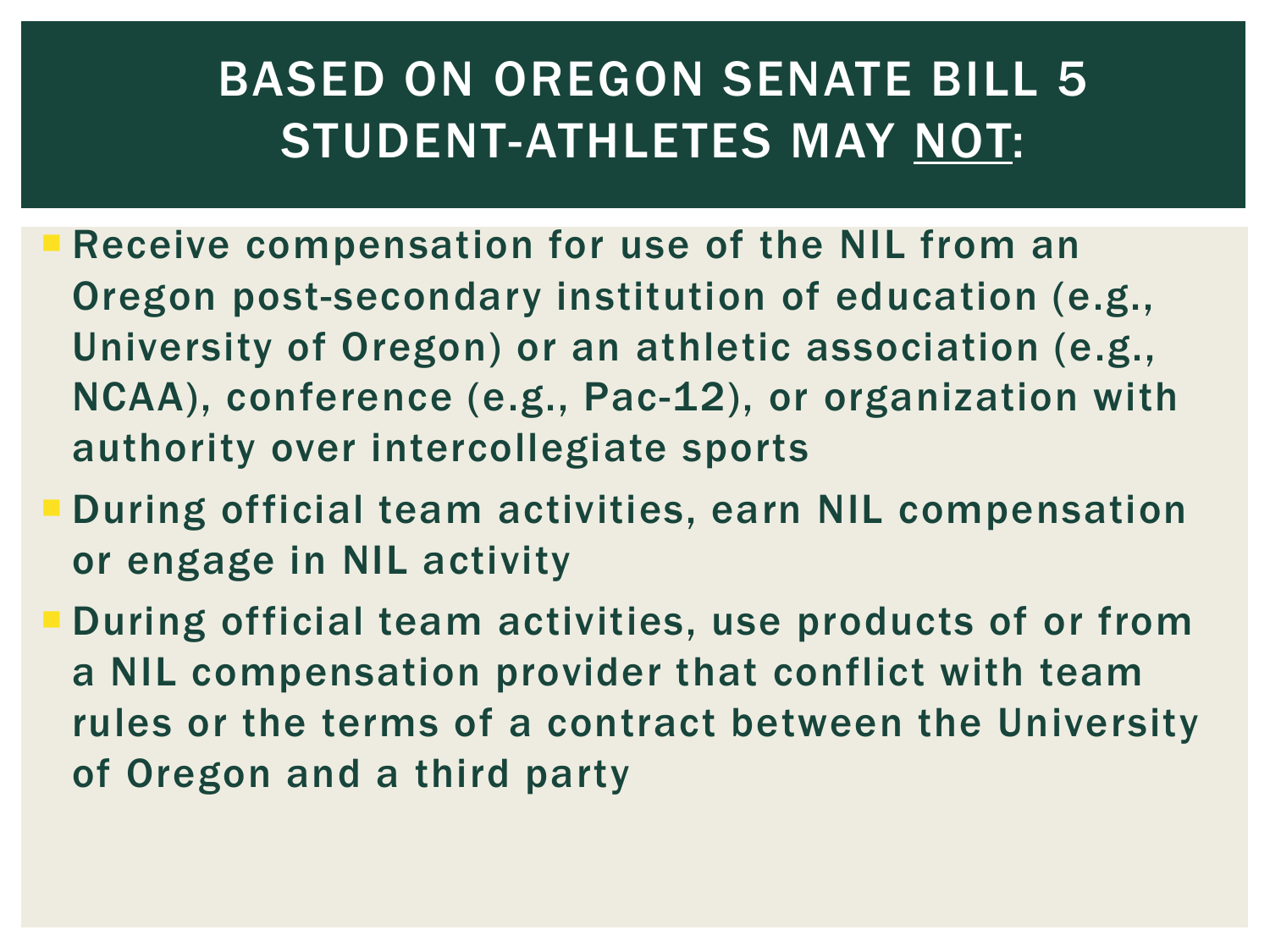#### BASED ON OREGON SENATE BILL 5 STUDENT-ATHLETES MAY NOT:

- Contract with or retain a person as their NIL professional representative or athlete agent if the person represented an Oregon post-secondary institution of education at any time in the preceding four years
- **Enter into a NIL agreement or arrangement that** endorses or promotes engagement in illegal activities
- **Miss required academic appointments** or countable/required athleticallyrelated activities (per NCAA rules) to engage in NIL activity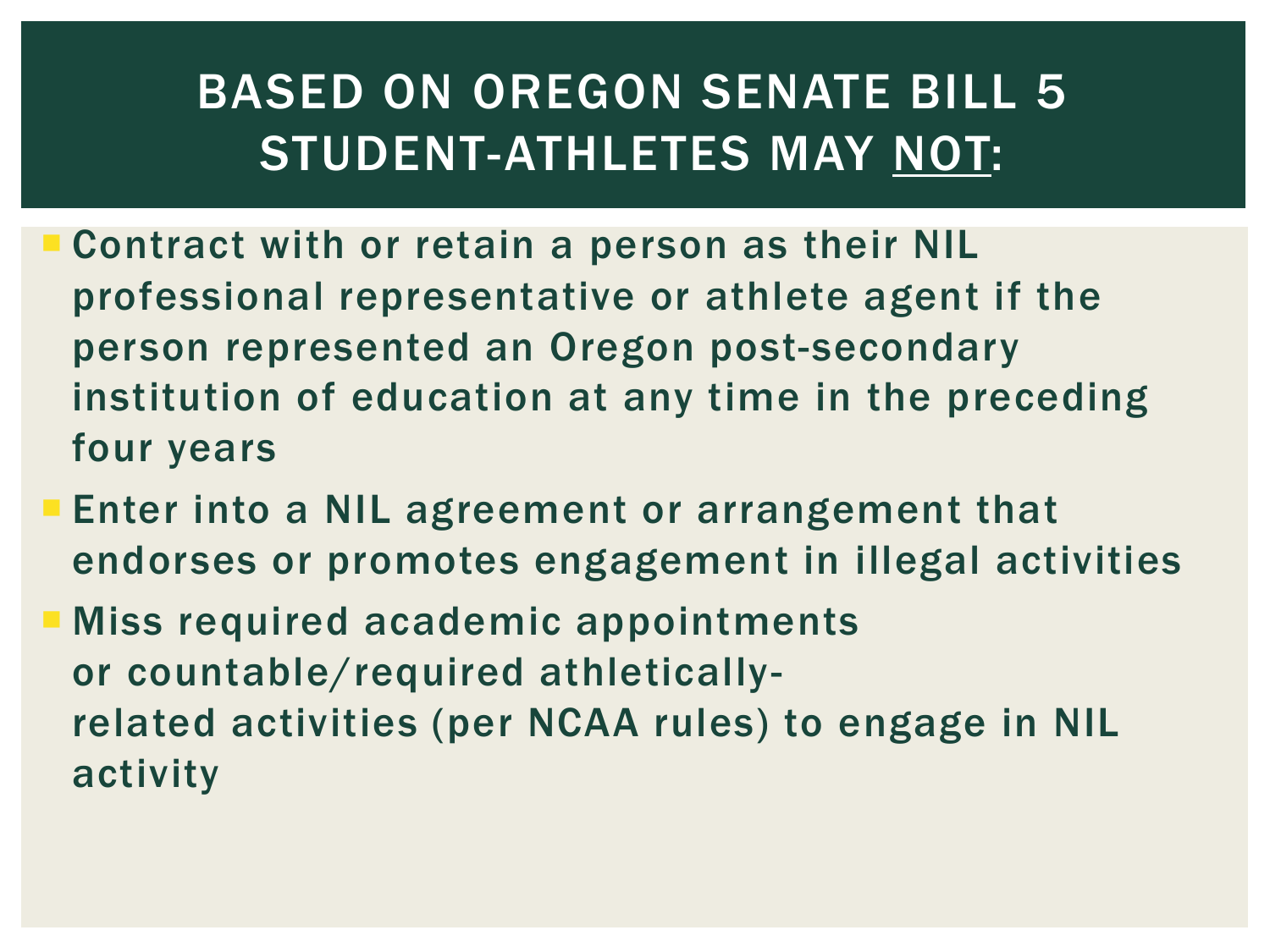## ADDITIONAL EDUCATIONAL **ITEMS**

- Student-athletes may autograph and sell previously licensed UO-branded items (for example, items purchased at the Duck Store)
- However, NCAA Bylaw 16.11.2.4 (Items Received for Participation in Intercollegiate Athletics) is still active and says:
	- an item received for participation in intercollegiate athletics may not be sold or exchanged or assigned for another item of value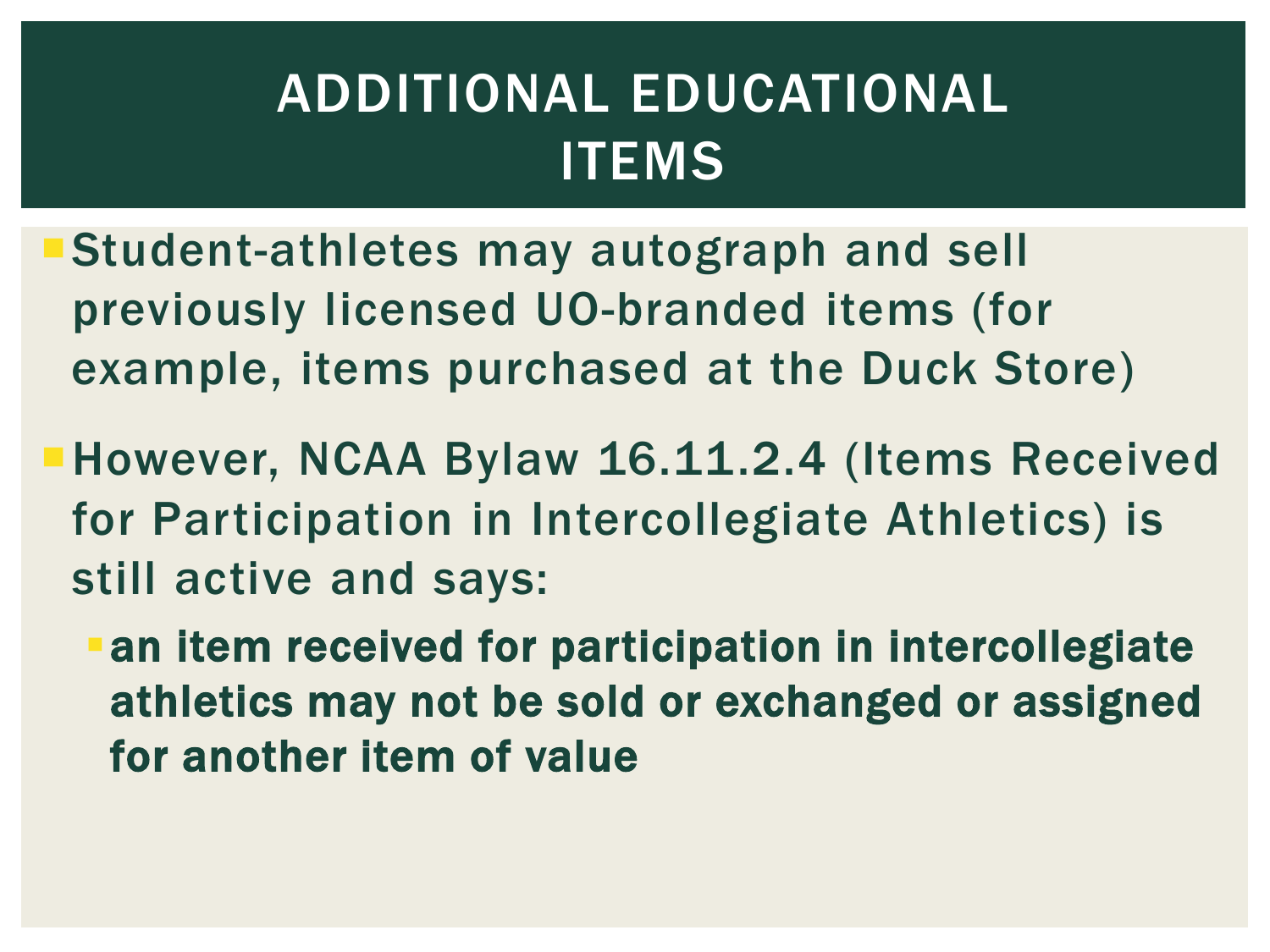# INTERNATIONAL STUDENT-ATHLETES

- Student-athletes who are international students may be restricted by their student-visa requirements from earning compensation for NIL activities
- **To protect against potential immigration** issues, international student-athletes should not enter into any NIL agreements without first seeking clarification from the UO International Student & Scholar Services

<https://isss.uoregon.edu/>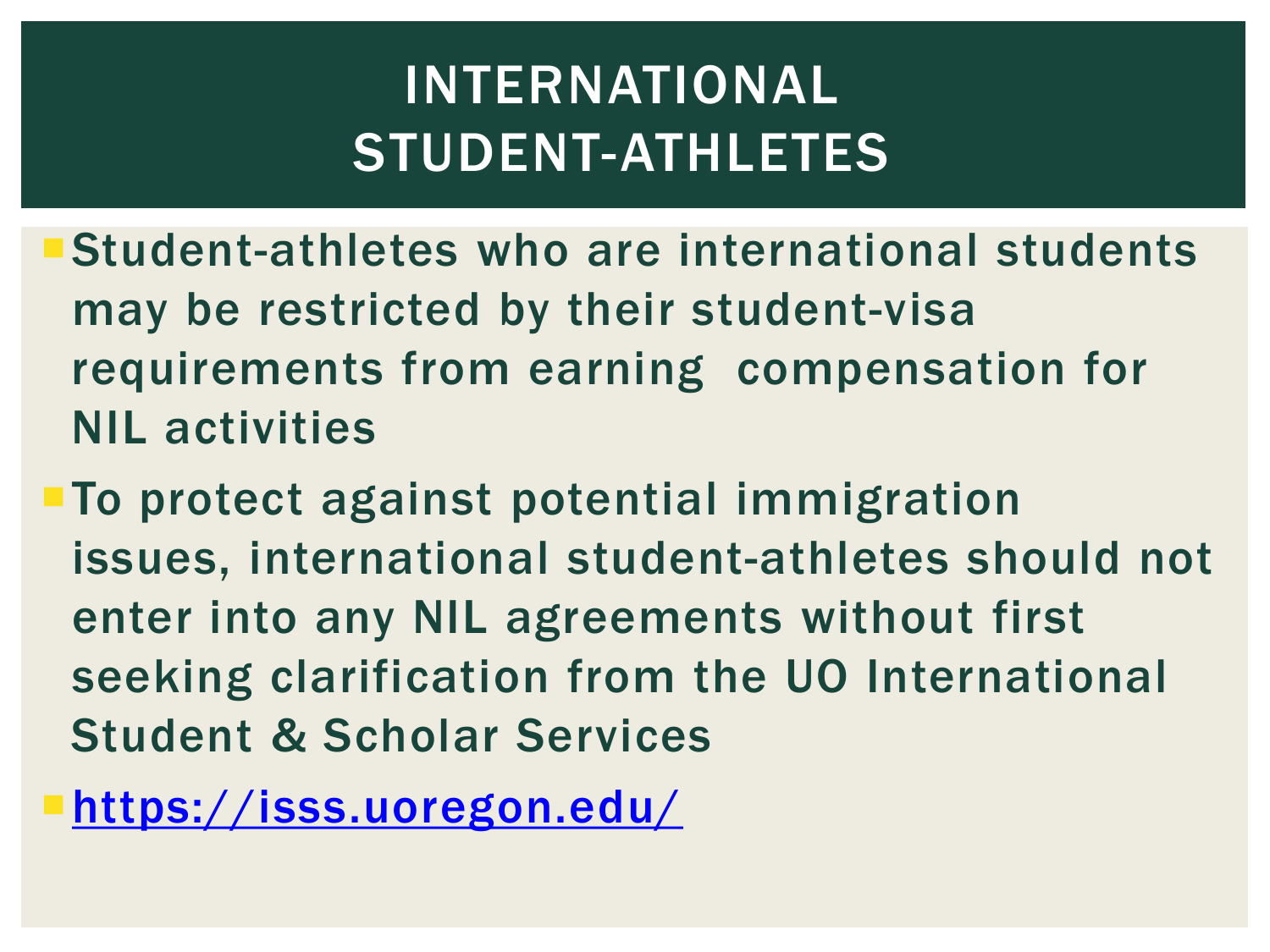#### BASED ON OREGON SENATE BILL 5 THE UNIVERSITY OF OREGON MAY:

- Protect its legal claim(s) to its intellectual property like trademarks, logos and copyrights
- Establish and enforce its Student Conduct Code applicable to all students enrolled at the University
- **Require current student-athletes to disclose (through** the INFLCR app) NIL compensation contracts at least seven (7) days prior to student-athletes entering in the agreement
- Require prospective student-athletes to disclose prior NIL compensation contracts at the time they become a current student-athlete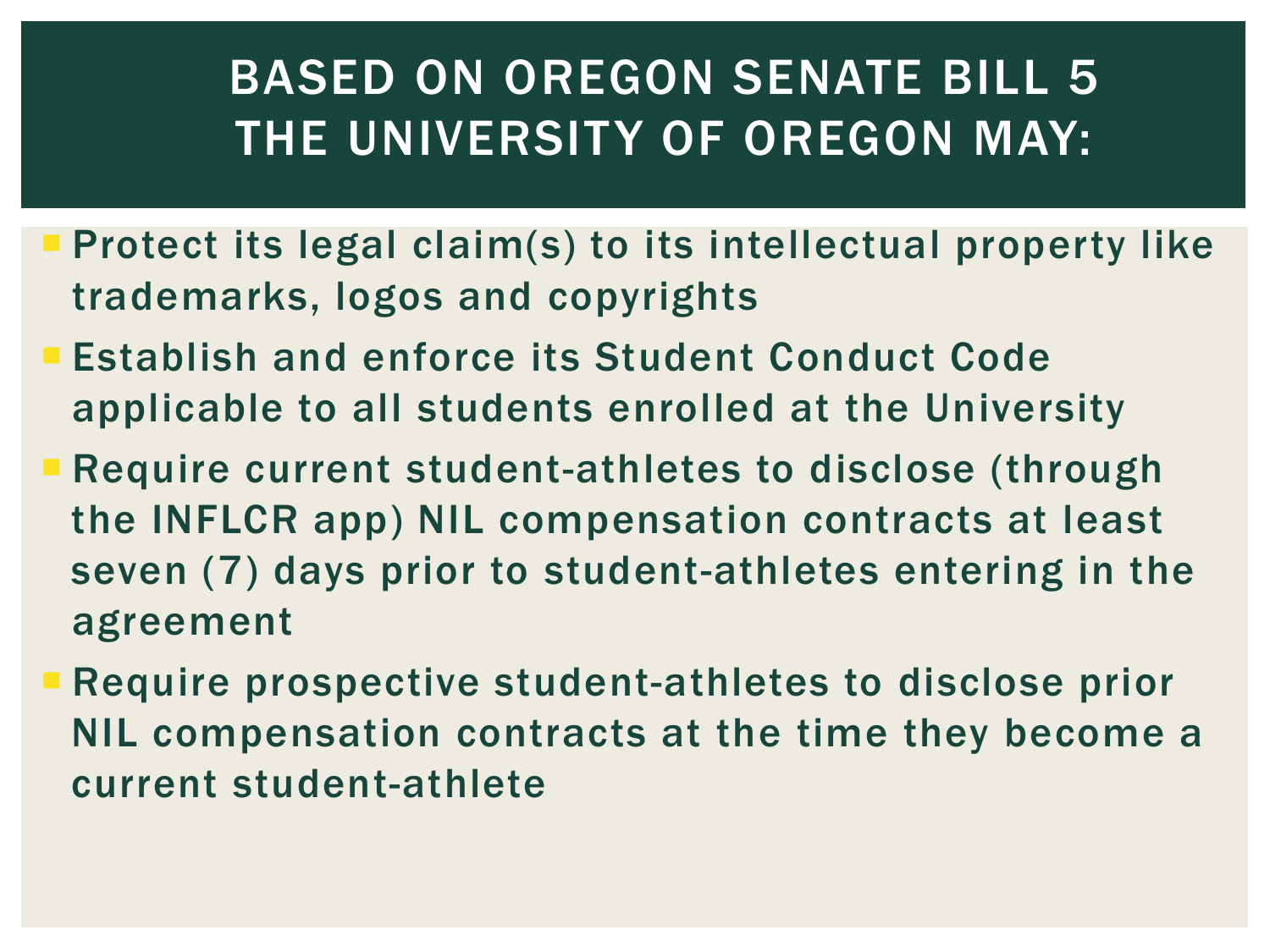#### BASED ON OREGON SENATE BILL 5 THE UNIVERSITY OF OREGON:

Must disclose to student-athletes or their professional representation or athlete agent the team rule(s) or term(s) of a contract between the University and a third party that the University asserts are in conflict with student-athletes' NIL compensation contracts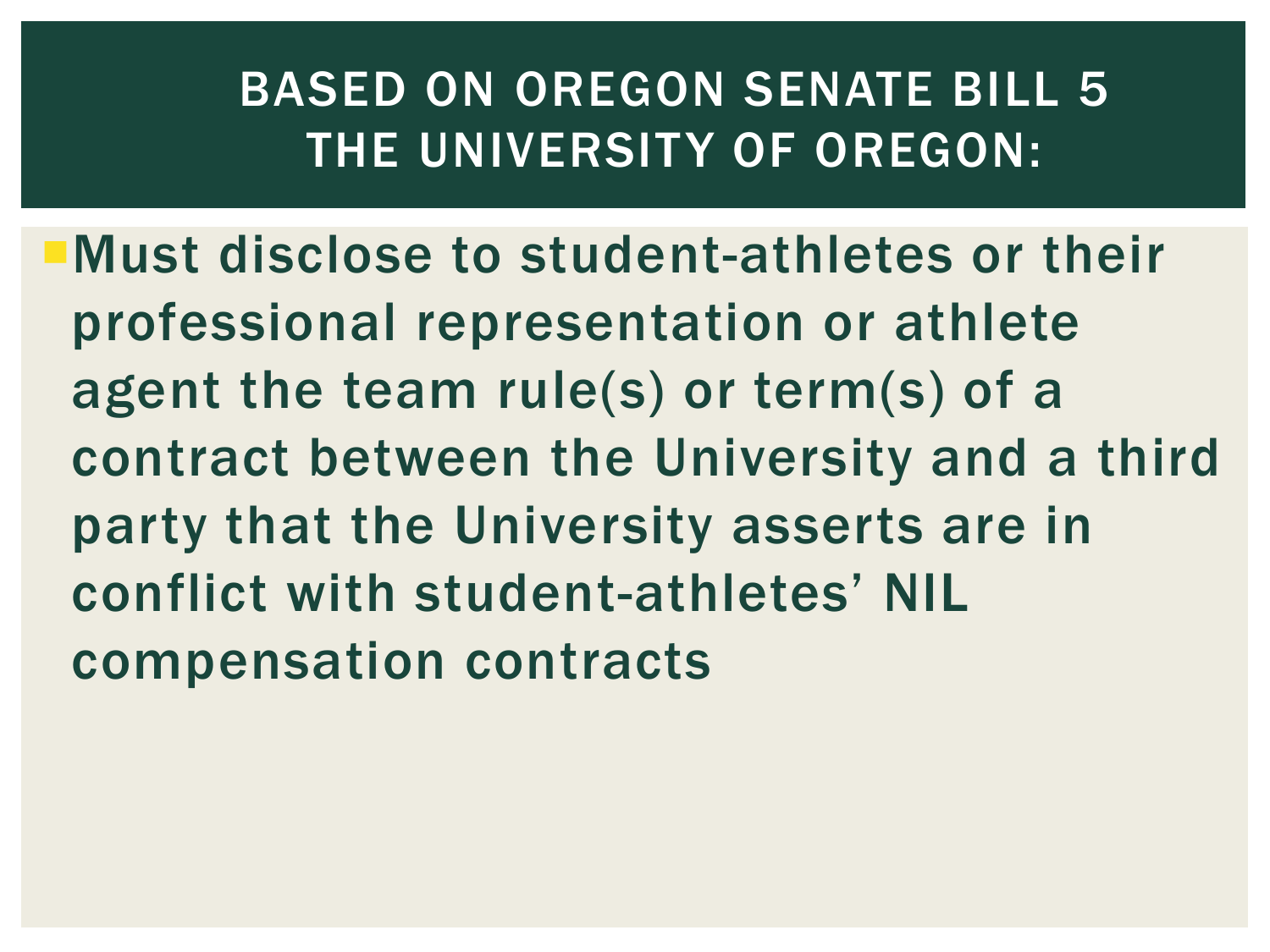#### BASED ON OREGON SENATE BILL 5 THE UNIVERSITY OF OREGON MAY NOT:

- Prohibit, prevent, or restrict student-athletes from earning compensation for use of their NIL
- Penalize or retaliate against student-athletes for earning compensation for use of their NIL
- **Prohibit student-athletes from participating in an intercollegiate** sport for earning compensation for use of their NIL
- Condition student-athletes receipt of a scholarship or grant on refraining from earning compensation for use of their NIL
- **Prohibit student-athletes from receiving food, drink, lodging, or** medical expenses or insurance coverage from a third party as compensation for use of their NIL
- **Provide compensation to prospective or current student-athletes** for use of their NIL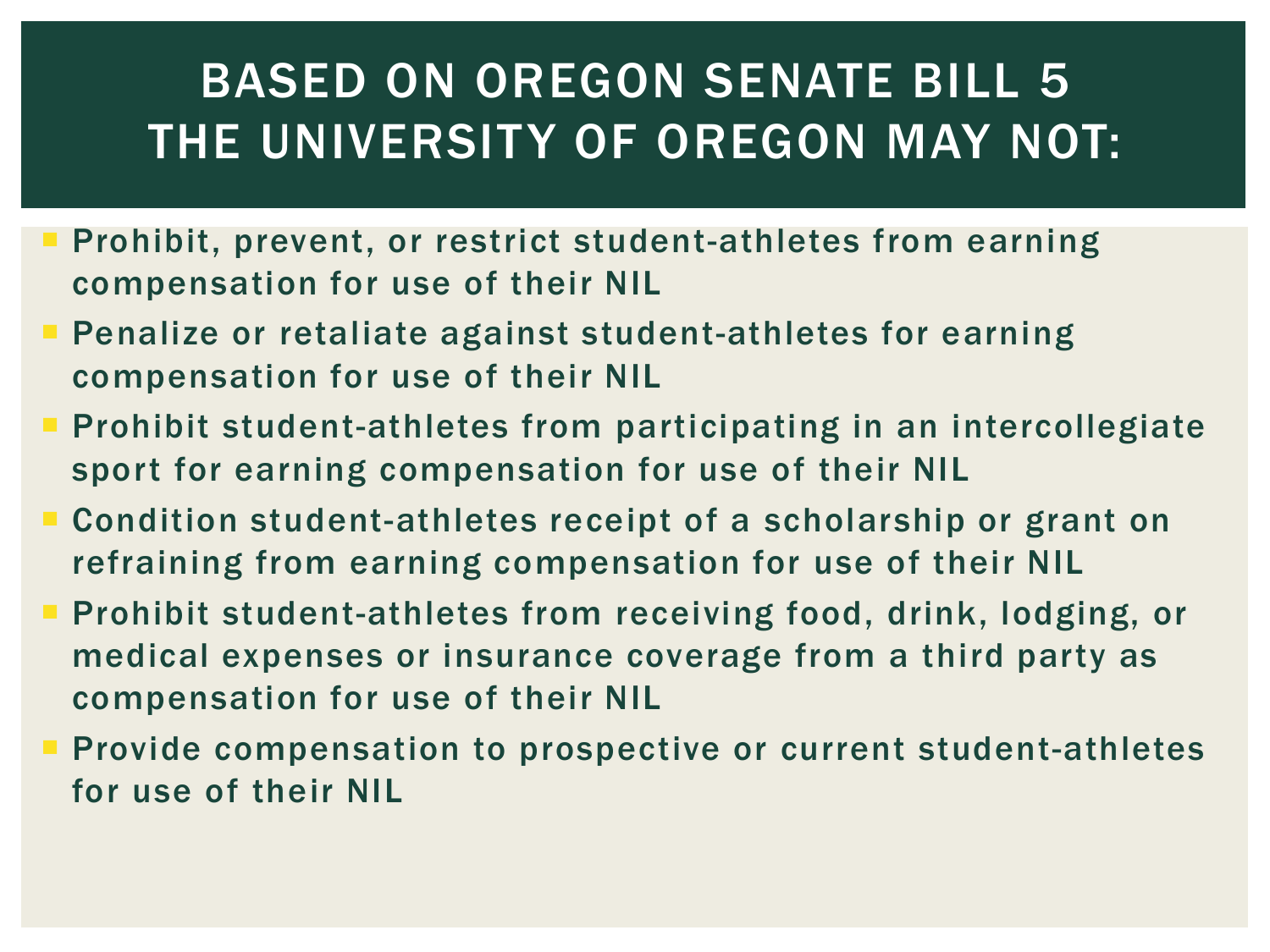#### EXTRA BENEFITS

#### What is an extra benefit?

- An extra benefit is any special arrangement provided you, your relatives, or friends that is not generally available to other University of Oregon students and their relatives and/or friends or is not expressly allowed by NCAA legislation.
- **The acceptance of an extra benefit is a violation of NCAA** rules and will make you immediately ineligible.
- **The NCAA will require you to donate the value of the** impermissible benefit to charity and may make the institution forfeit every win in which you participated while ineligible.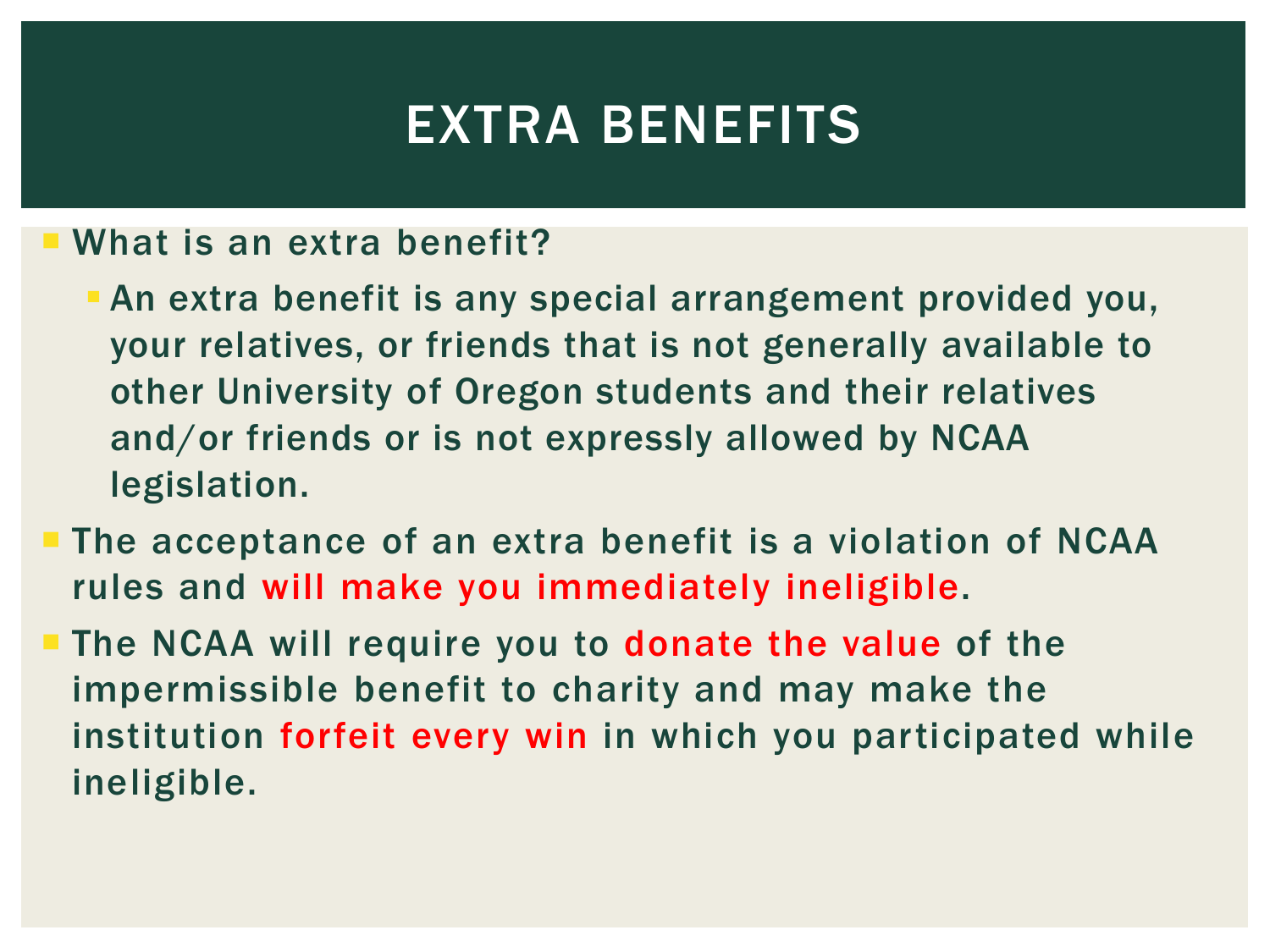#### SOME EXTRA BENEFIT EXAMPLES

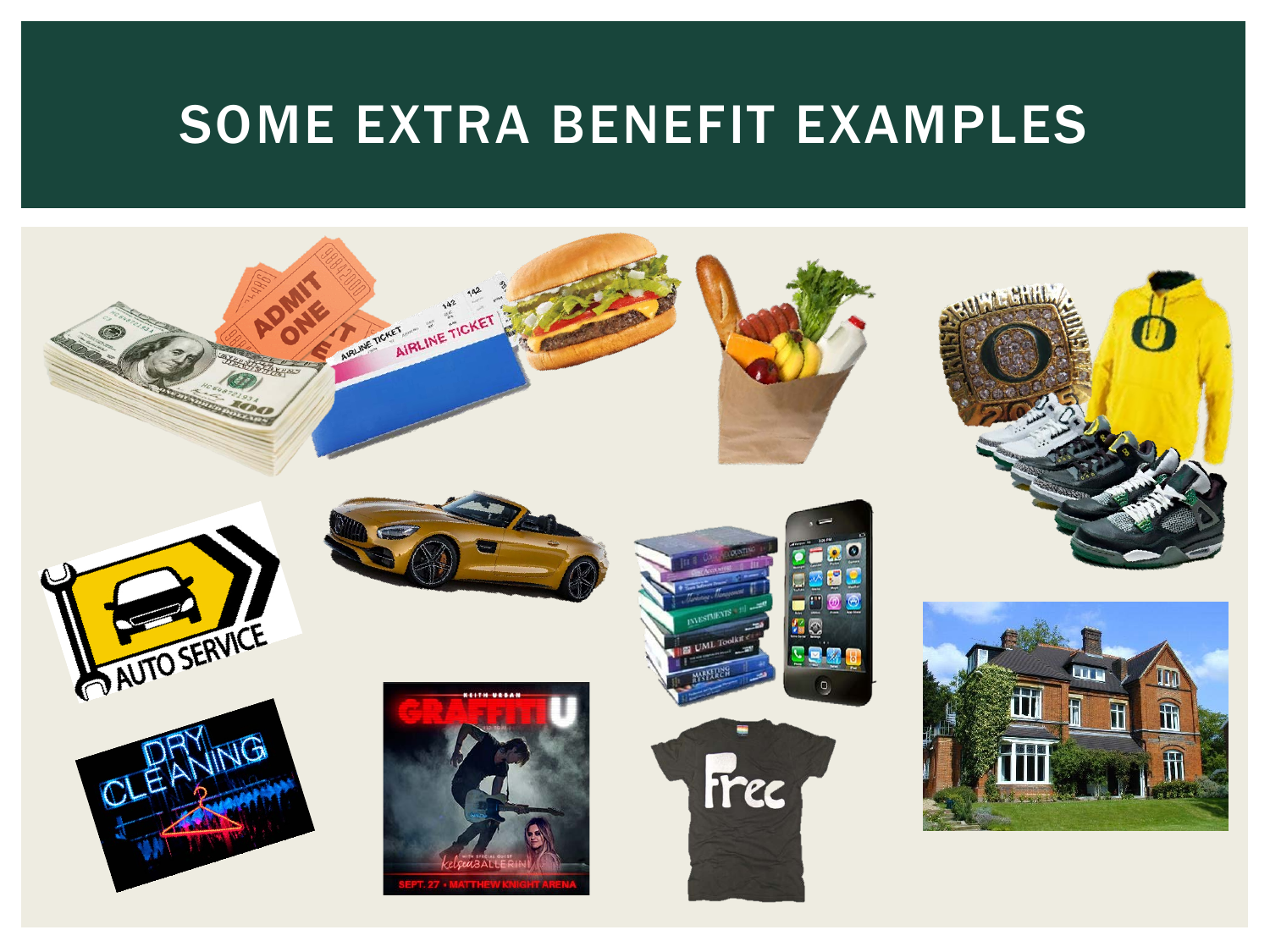#### EXTRA BENEFITS



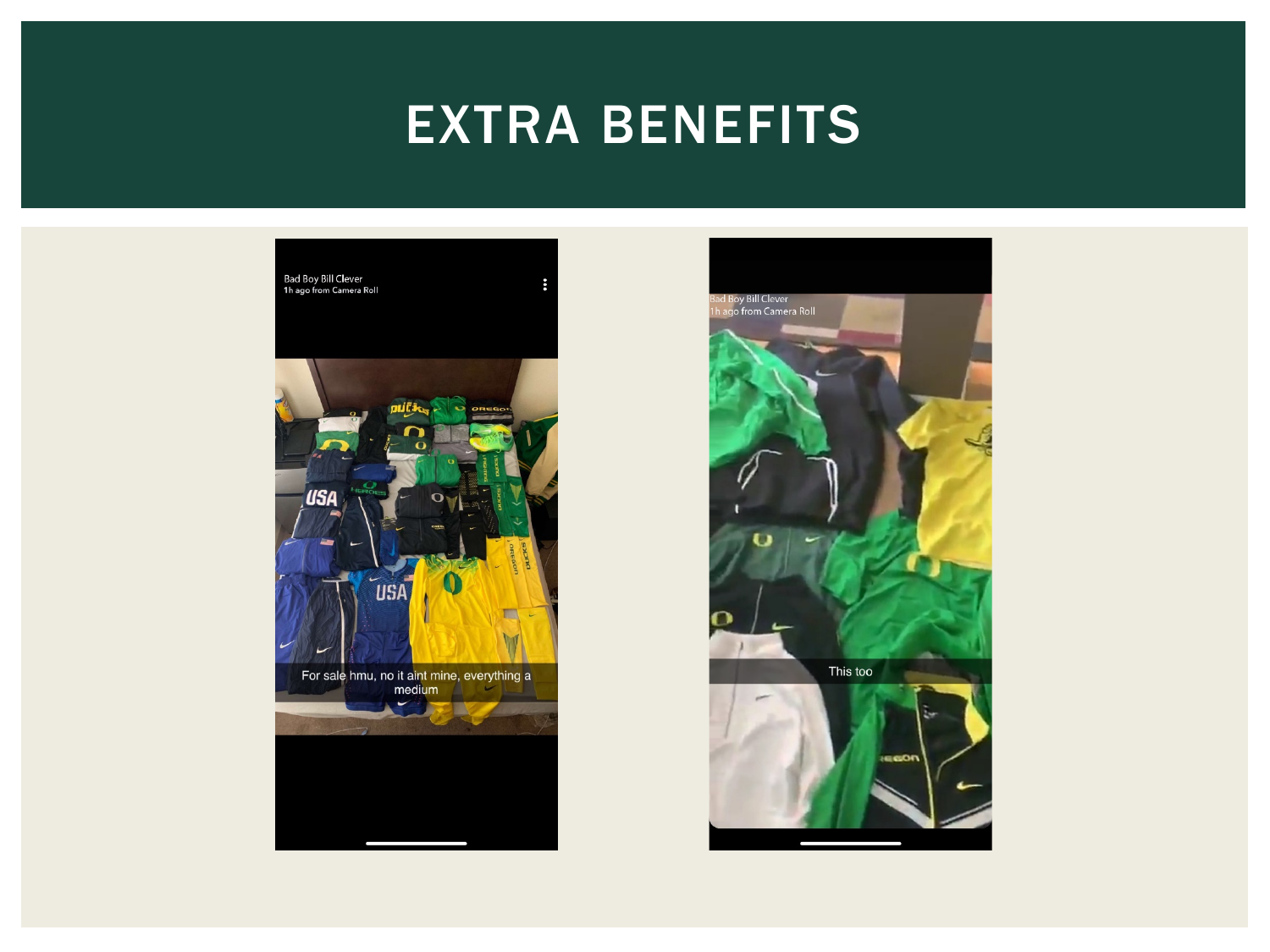# NIL AND EXTRA BENEFITS WHAT'S THE DIFFERENCE?

- NIL is employment and requires a transaction
- **Extra Benefits are being given** because of your athletics status without anything from you in return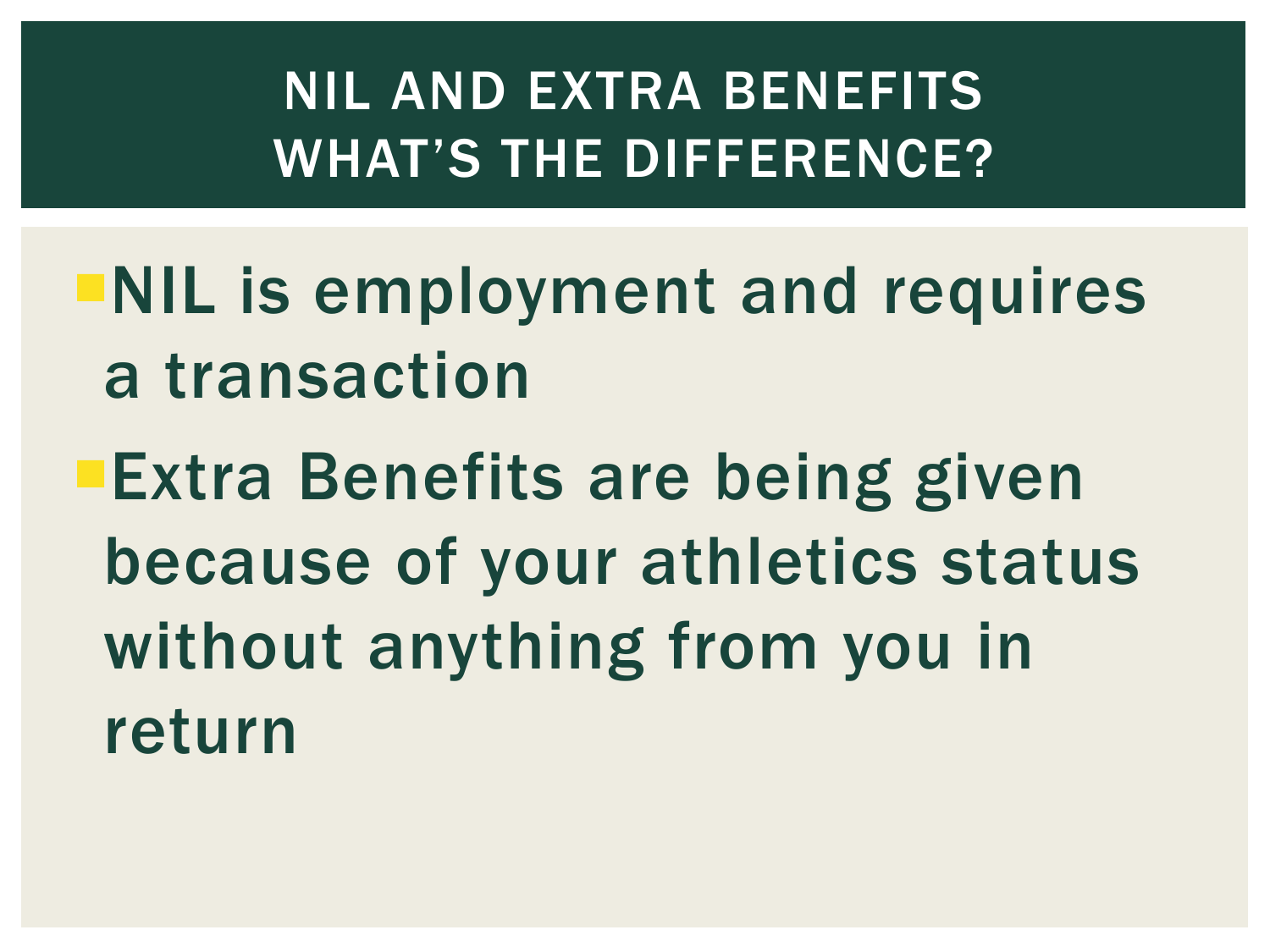### AGENTS

- **The NCAA defines an agent as any individual who,** directly or indirectly:
	- Represents you to market your athletics ability or reputation for financial gain; or
	- Seeks any type of financial gain or benefit from
		- securing your enrollment at an educational institution or
		- your potential earnings as a professional athlete.
- **As a student-athlete, you will be immediately** ineligible if:
	- You or your family accept money or anything else of value from an agent.
	- You agree to have an agent market your athletics ability now or for the future.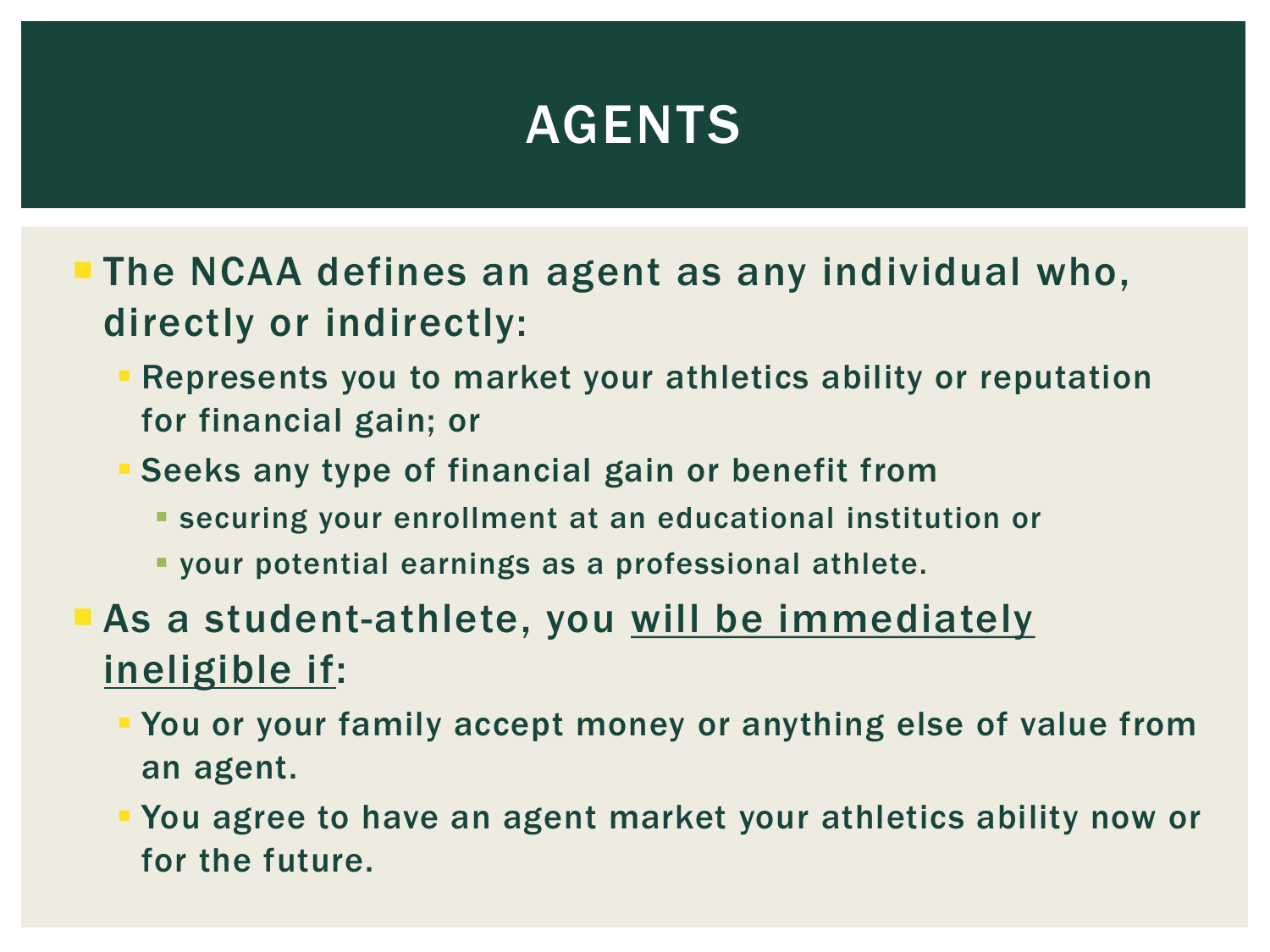#### NIL AGENTS/REPRESENTATIVES

Student-athletes may retain professional representation (e.g., an attorney) or an athlete agent for NILpurposes only, and the person must be licensed/registered in the state of Oregon and, for an attorney representative, a member in good standing of the Oregon Bar